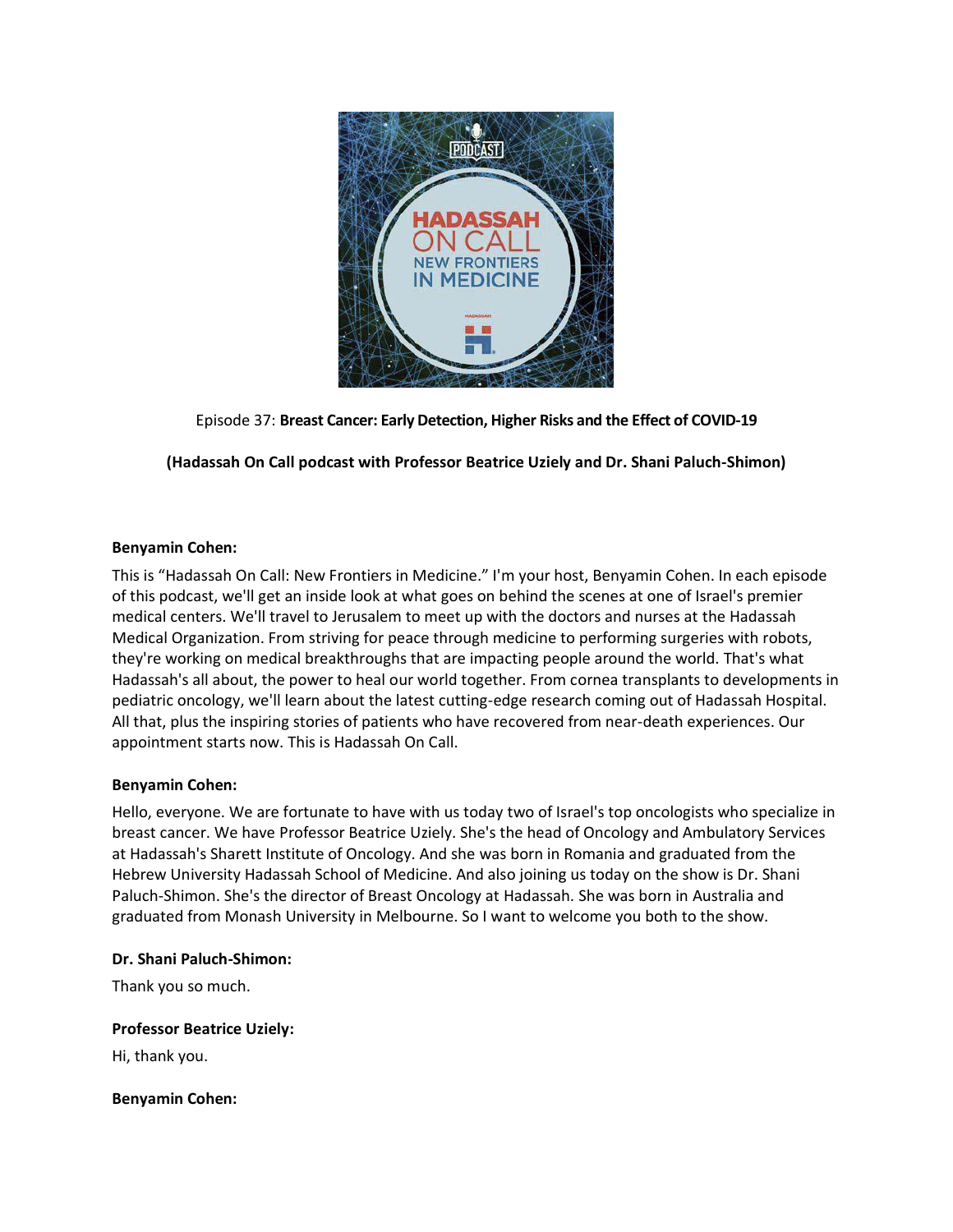Thank you. So we're recording this right around the time we're wrapping up October, which is Breast Cancer Awareness Month, not just in Israel and the United States, but really all over the world. And I know it's generally a time when we're bringing awareness to breast cancer and we see a lot of people going for mammograms and appointments. But this year, obviously, it's different. We're in the middle of a global pandemic and a lot of people are reluctant to leave their house. Dr. Uziely, have you seen a change this year of people afraid to come in to get checked?

# **Professor Beatrice Uziely:**

Yes. Yes. Many people are afraid to go to do a mammography, which is not needed by the ... Maybe they think it's just a checkup, and they don't have to go. But unfortunately I had a few patients, not many, we are only six months into the pandemic, and the people are coming late. They saw something in their breast six months ago, or maybe seven or eight months ago and didn't went for mammography. So I urge everybody to go and do their checkups. It's not problematic – go and be covered with whatever is needed and go and do the mammography. And if you find something, go urgently to a doctor.

## **Benyamin Cohen:**

Mm-hmm (affirmative). I was talking to one of your colleagues in the fertility department a few months ago. And he was telling me that a lot of people, unfortunately, they look at fertility issues, "Uh, it's a voluntary thing," but he was saying it's important. Every day is important and you don't want to waste a day-

# **Professor Beatrice Uziely:**

No, you don't.

## **Benyamin Cohen:**

... not taking care of it. Yeah. In general, Dr. Uziely, are women today in 2020 more educated, more aware of these issues about getting tested than when you first arrived at the hospital?

## **Professor Beatrice Uziely:**

Yes, they are more educated. They have much more knowledge about doing the tests. And they do mammographies even in ultra-Orthodox people where this was a problem years ago. But now we can see that they go and do mammography. But still not everybody. Not all women are aware of doing the mammography and aware of doing both tests, which we'll maybe talk later on about BRCA testing. So we have to educate everybody.

## **Benyamin Cohen:**

Yeah, it's important. Dr. Paluch-Shimon, you, I know, focus a lot on younger women with breast cancer, and I know you've spoken a lot about this. Is this something you see just from an awareness and from an educational point of view that younger women are aware of the chance that they could also get breast cancer?

## **Dr. Shani Paluch-Shimon:**

So I think probably the first important thing to do is to contextualize that breast cancer in young women is not common. And in fact the average age for a breast cancer diagnosis is in a woman's late 50s towards the age of 60. But there is no question that there is a huge awareness today at all ages. And I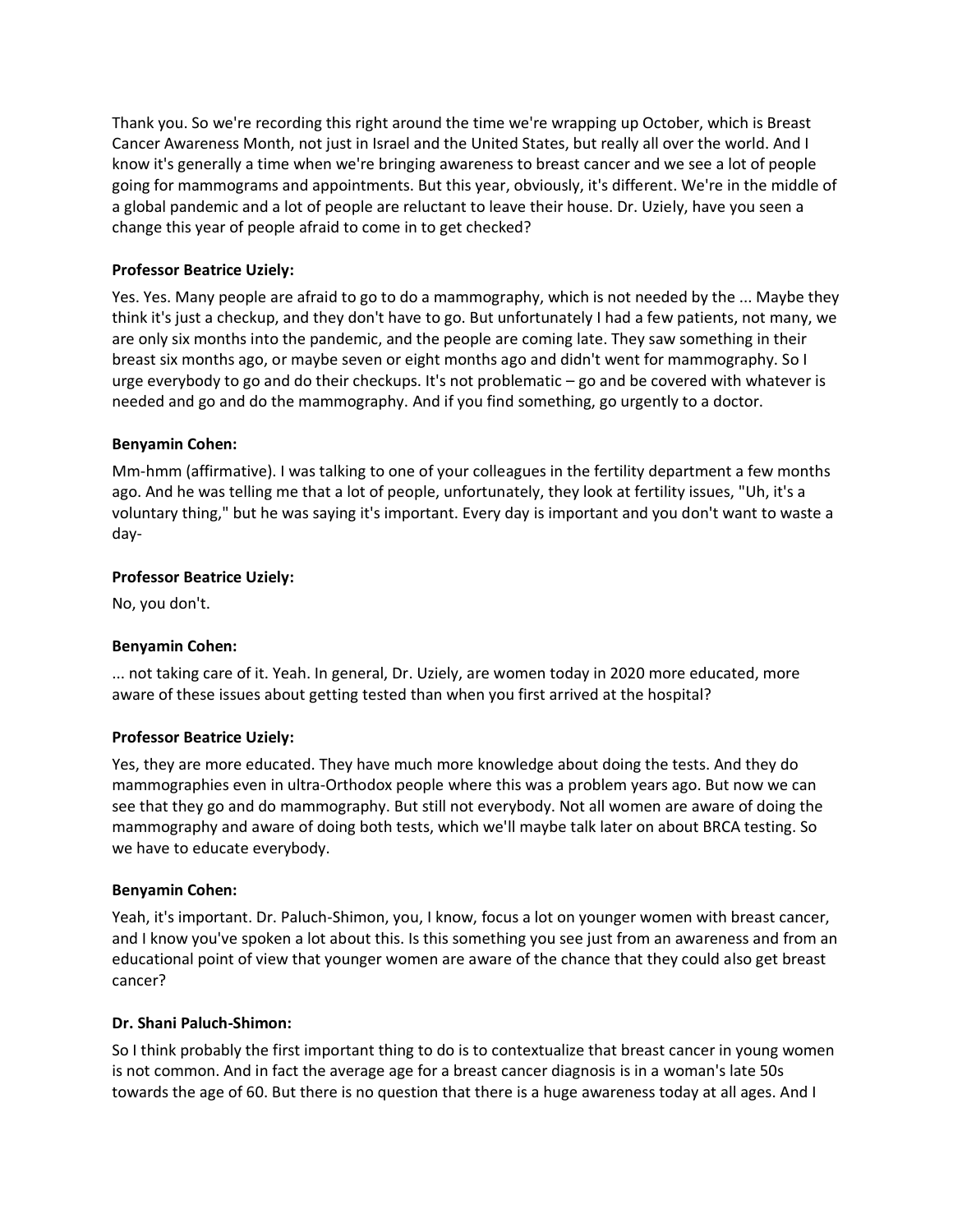think the internet and social networking has really changed the way people perceive disease and perceive health issues. And I think that young women are more informed.

## **Dr. Shani Paluch-Shimon:**

I sense that there are more and more young women wanting to do mammography even before 50, so mammography screening from between ages 40 to 50 is controversial everywhere. But there is more requests from women who are under 50. And I think it stems from the fact that there's a lot more awareness. I think that 20 years ago people didn't talk about cancer or use the C-word the way they do today. And I think that also changes willingness to go and get checked when something becomes less and less taboo with time.

# **Dr. Shani Paluch-Shimon:**

It's also not as scary to go and get tested for something that's likely to be very curable as opposed to going to get tested if you think the disease that might be detected is not treatable. So I think psychologically it is easier to go and get a mammogram today because we know that our chances of cure are very high.

# **Benyamin Cohen:**

What downside is there for a generally healthy 30-year-old woman of getting tested or getting a mammogram?

# **Dr. Shani Paluch-Shimon:**

Well, mammograms are not particularly effective. We know they're not very effective at all in women under 40. And between ages 40 to 50 there's variable data where there's very solid data that it's an effective screening tool in women who are above 50. When a woman is younger, her breast tissue is much more dense. This has a lot to do with her reproductive life and the hormones. And the denser the breast tissue, the more ineffective mammogram is as a tool. So mammogram is not a good screening tool in young women. And the next question is often, "Why can't a woman just go and have an ultrasound?"

# **Dr. Shani Paluch-Shimon:**

But the ultrasound in and of itself is not an effective tool as a standalone. It's an adjunct. So it's a good add-on, again, but in women that are older. And like I said, breast cancer in young women is not very common. So when we do routine, what we call population screening programs, part of public health measures is the knowledge that when we screen for disease, it does need to be common enough and we need to have a tool that's effective enough to make it worthwhile.

# **Dr. Shani Paluch-Shimon:**

Now, what could be not good about having a test that's not effective is that mammogram does have some element of radiation. So it's not a reason not to do them at all, but then if we're doing them they need to be effective. And to be effective, the woman needs to be towards the age of 50. And if we do tests and they're not effective, A, we give a false sense of security if something does happen. And, B, we might see things that are unrelated and causing a lot of anxiety and having unnecessary testing done. So there's a lot of value in doing testing that's accurate and efficacious and not doing things that are futile. And in a 30-year-old, a mammogram, for most average risk women would be futile.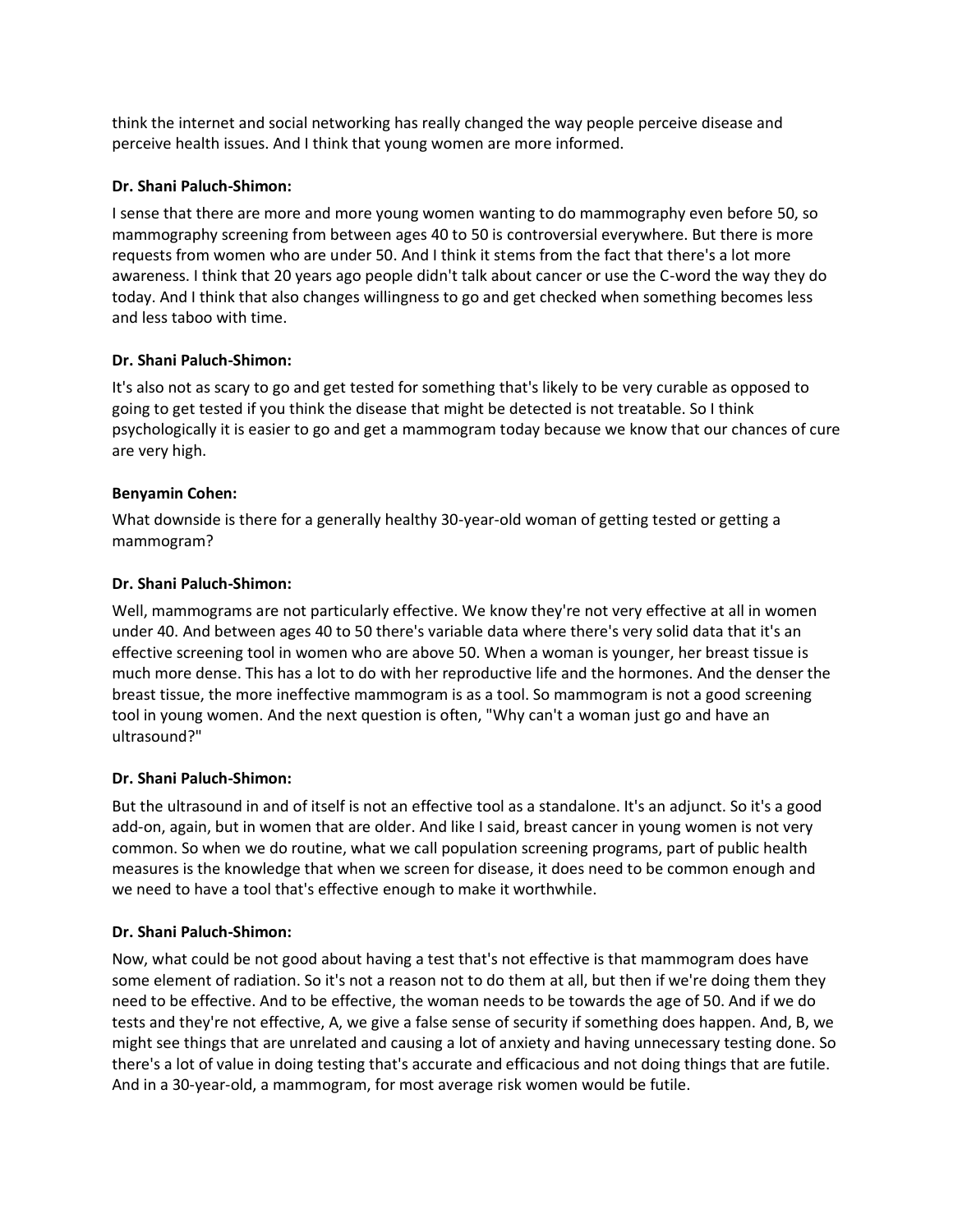## **Benyamin Cohen:**

Aha, that's interesting. So by no means are you saying that people at risk shouldn't get a mammogram. You're just saying that age always plays a factor. So I want to ask each of you, Professor Uziely, we'll start with you. How did you end up at Hadassah?

#### **Professor Beatrice Uziely:**

Oh, I started at Hadassah. My whole career, my whole life is at Hadassah. I studied at the Hebrew University at Medical School of Hadassah. I did my internship, residency, except of two years at USC, all my lives. More hours of Hadassah than hours of home.

#### **Benyamin Cohen:**

I think a lot of people say that about their job. I interviewed a doctor last week who told me he was born in Hadassah. Now he's a doctor at Hadassah.

#### **Professor Beatrice Uziely:**

Yes. We have people here born in Hadassah.

#### **Benyamin Cohen:**

And Dr. Paluch-Shimon, tell me a little bit about your story. How did you choose breast cancer and how did you end up at Hadassah?

#### **Dr. Shani Paluch-Shimon:**

So I think when it came to oncology in general, I really liked two aspects. A, the ongoing care and relationship with the patient. So it's not a quick fix problem and then you move on to the next patient. The patient you have a relationship with many years. It's very challenging because obviously our first objective is to achieve a cure. But in patients where we can't have cure, I think escorting patients on the cancer journey when the disease is incurable is a real privilege, and if we can make that journey a better journey, then I think it can be very significant for the patient and their family.

#### **Dr. Shani Paluch-Shimon:**

And then in general as well, the opportunities for research were just enormous in oncology in general. And so while we're making huge headway and making a lot of progress, I mean, there's still so much to do, and the more we learn, we more we realize there's so much we don't know. And specifically for breast cancer, my main answer is that I had a wonderful breast cancer mentor who is also actually a Hadassah oncology graduate. And so I had an amazing mentor, and she mentored me in the field of breast cancer. And I think that drew me into the area. And my mother did have breast cancer. I say it doesn't have to do with it, but probably at the back of my mind or in my subconscious it plays in there somewhere as well.

#### **Benyamin Cohen**:

Right.

## **Professor Beatrice Uziely:**

What Shani said about continuing having a relation with the patient, I have here a colleague. Now she is also a professor of medicine. But when she was a student she sat with me in the room seeing patients.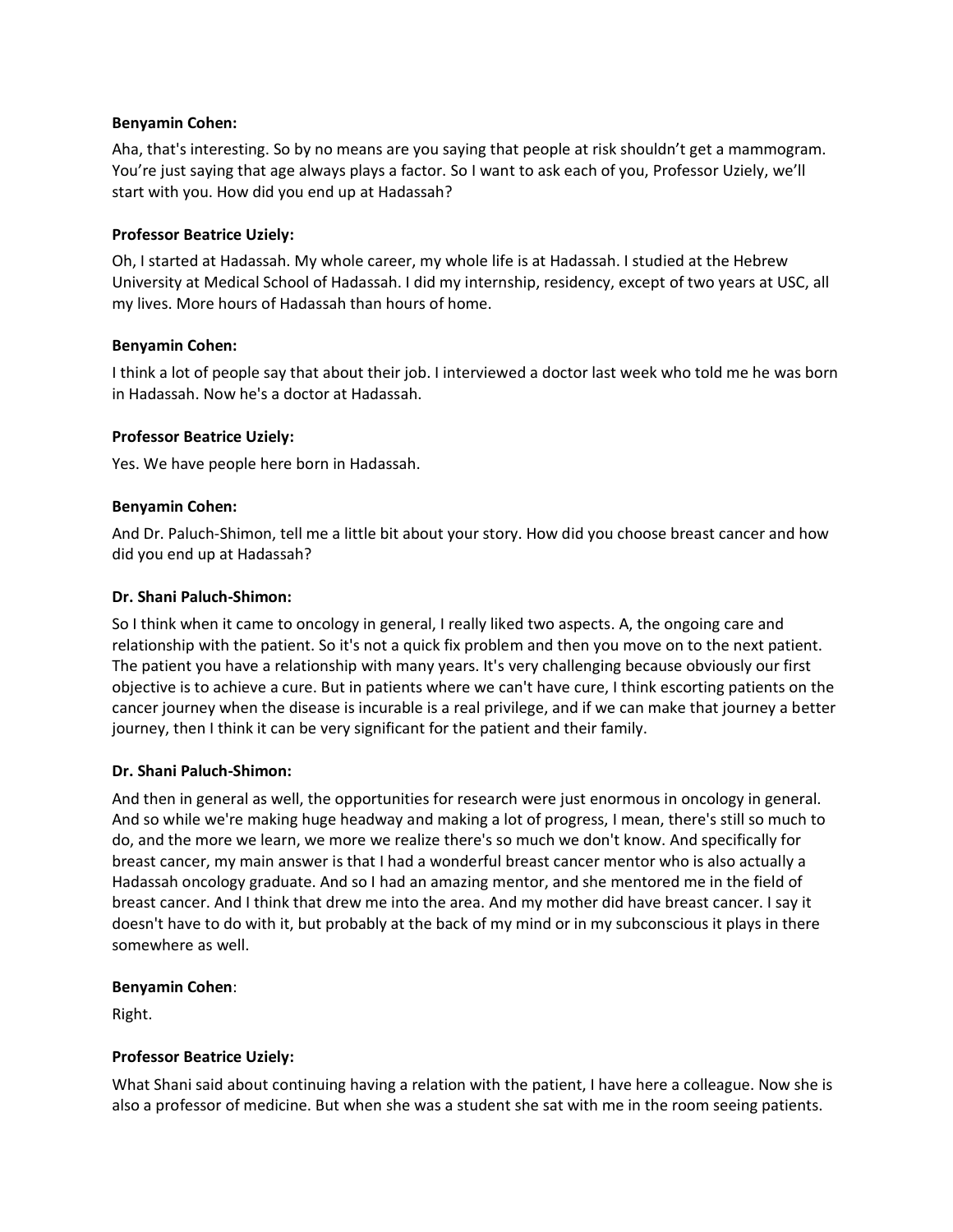And I didn't remember that. But when she came and started oncology she said that what driven her to oncology was that I was hugging and kissing the patient. I have that patient still. I know whom she meant. But that's, yes. Shani's right. We have a long connection with patients.

#### **Benyamin Cohen:**

Is there a particular patient; is there an inspiring story of someone that you treated that you can share with us?

#### Professor Beatrice Uziely:

I'll tell you, I have patients who inspires me are the patient who would think that they would have a disease and continue their life as usual. I had a patient. She was a professor in Bar-Ilan University. And she was diagnosed with breast cancer in her early 50s. She received adjuvant treatment and she was okay for two or three years. And then the disease occurred. But always during her treatments, even in the adjuvant and afterwards with her metastasis, she continued to go and give her lectures. Then we went. Now we do it by Zooming. But then you go and give your lectures.

#### **Professor Beatrice Uziely:**

She went to the university. She wrote grants, even when she was very sick. She continued doing her exercise. She was in the same group with me doing spinning. She really was something. I remember she was alive for more than 10 years with metastatic disease, and every time we had a new drug for her, which was also amazing because on those years we had Perjeta which is new for her. It came. It was just a new drug. And she was on it for a long time. And then TDM-1 and more and more.

#### **Professor Beatrice Uziely**:

That was amazing to see someone who will continue the life as usual as possible. This is really overwhelming for a physician. And also, she always was listening and having a lot of -- despite of her information -- she had a lot of *emunah*.

#### **Benyamin Cohen:**

Faith.

#### **Professor Beatrice Uziely:**

Faith. Yes, thank you.

#### **Benyamin Cohen:**

Yeah.

#### **Professor Beatrice Uziely:**

A lot of faith in what the physician will tell her and took it as, "You know how to treat me the best." It was really amazing.

#### **Benyamin Cohen:**

What I'm hearing is that it's very important to have that trust and faith in the relationship between the doctor and the patient.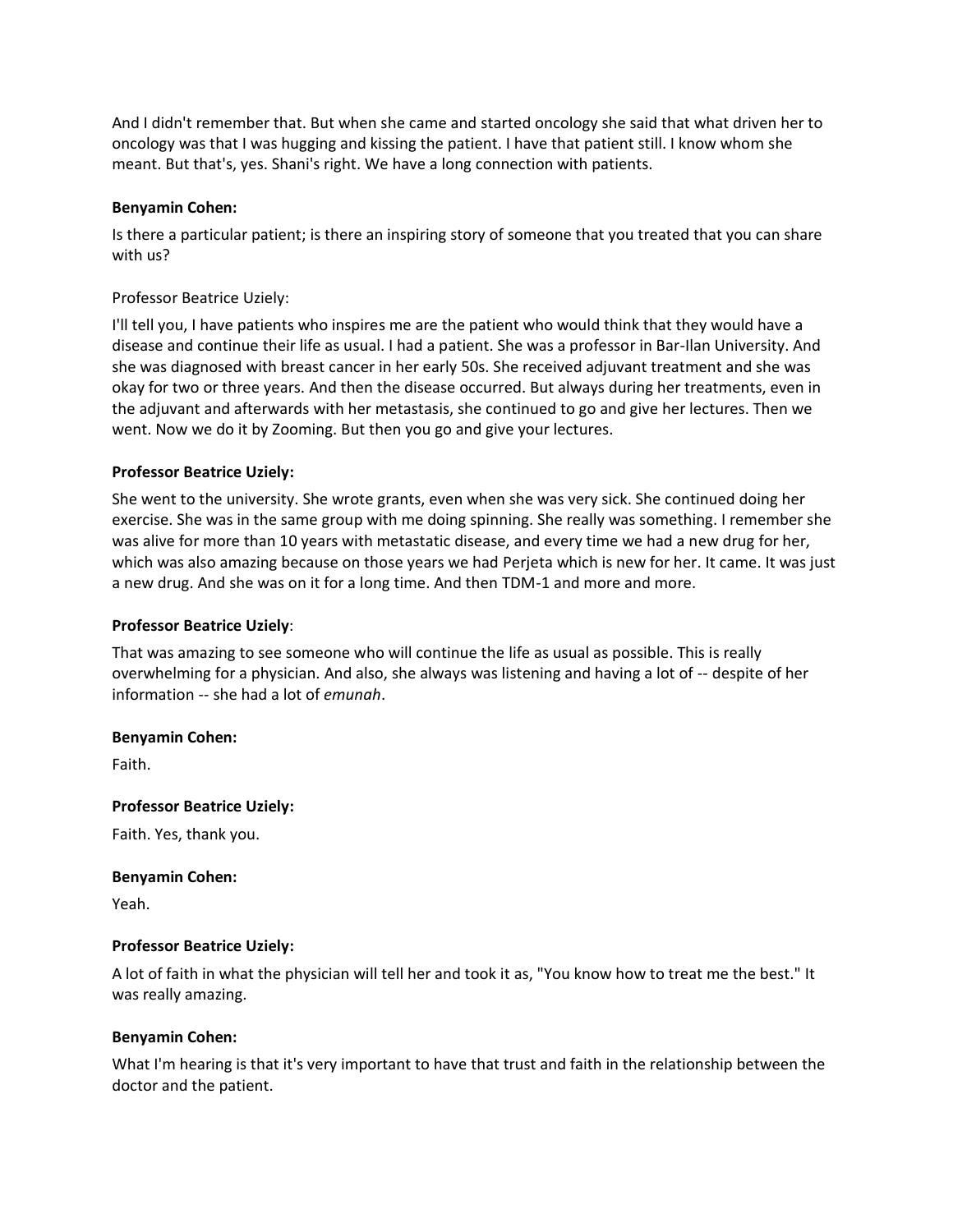#### **Professor Beatrice Uziely:**

Yes.

#### **Benyamin Cohen:**

Yeah.

## **Professor Beatrice Uziely:**

That's the main thing, I think, yes.

## **Benyamin Cohen:**

Yeah. When we return, the doctors talk about how the COVID pandemic is potentially delaying the diagnosis of breast cancer. Plus, we discuss the significant role of the BRCA gene when treating Ashkenazi women.

# **Dr. Shani Paluch-Shimon:**

In a non-Ashkenazi population overseas, so the chance of a random individual having a BRCA mutation is one in 600, one in 700. Amongst Ashkenazi Jews, one in 40 will have a mutation in BRCA-1 or BRCA-2. And many will be completely unaware of it.

# **Benyamin Cohen:**

All that and much more after a short break. It seems that news headlines about the coronavirus are changing each and every day. Keep up to date with everything that Hadassah Hospital is doing to help combat this deadly disease. From discovering ways to alleviate the symptoms of COVID-19 to being part of the global effort to develop a vaccine. To find out how we're dealing with the crisis, visit our website at Hadassah.org/covidupdates. That's Hadassah.org/covidupdates. We're posting frequently about how our doctors, nurses, and researchers are working to fight the further spread of COVID-19. You can also follow Hadassah's latest coronavirus updates on our social media accounts on Facebook, Instagram, and Twitter. And now back to our conversation with Professor Beatrice Uziely and Dr. Shani Paluch-Shimon in honor of Breast Cancer Awareness Month.

## **Benyamin Cohen:**

I want to move a little bit and talk about detection of breast cancer. Dr. Paluch-Shimon, maybe you could just talk to this for a minute. Like I said, obviously we're living in abnormal times with COVID-19. I know Israel keeps going in and out of lockdown. Is this delaying people coming in and getting their cancer diagnosis? And does this mean you may see more advanced cases next year that could have been caught earlier?

# **Dr. Shani Paluch-Shimon:**

I think it's a test of time. So I want to be cautious of prophesizing what's going to be. But it's a major concern. Certainly in the first few months, there was far less mammography screening being performed. I'm a little less concerned about the delays in mammography screening as I am that there was less outpatient activity also in non-oncology clinics. And so patients who were, A, may have wanted to come to see a surgeon, it may have been more difficult for them to do that. But most patients were absolutely terrified of coming into the hospitals to get checked.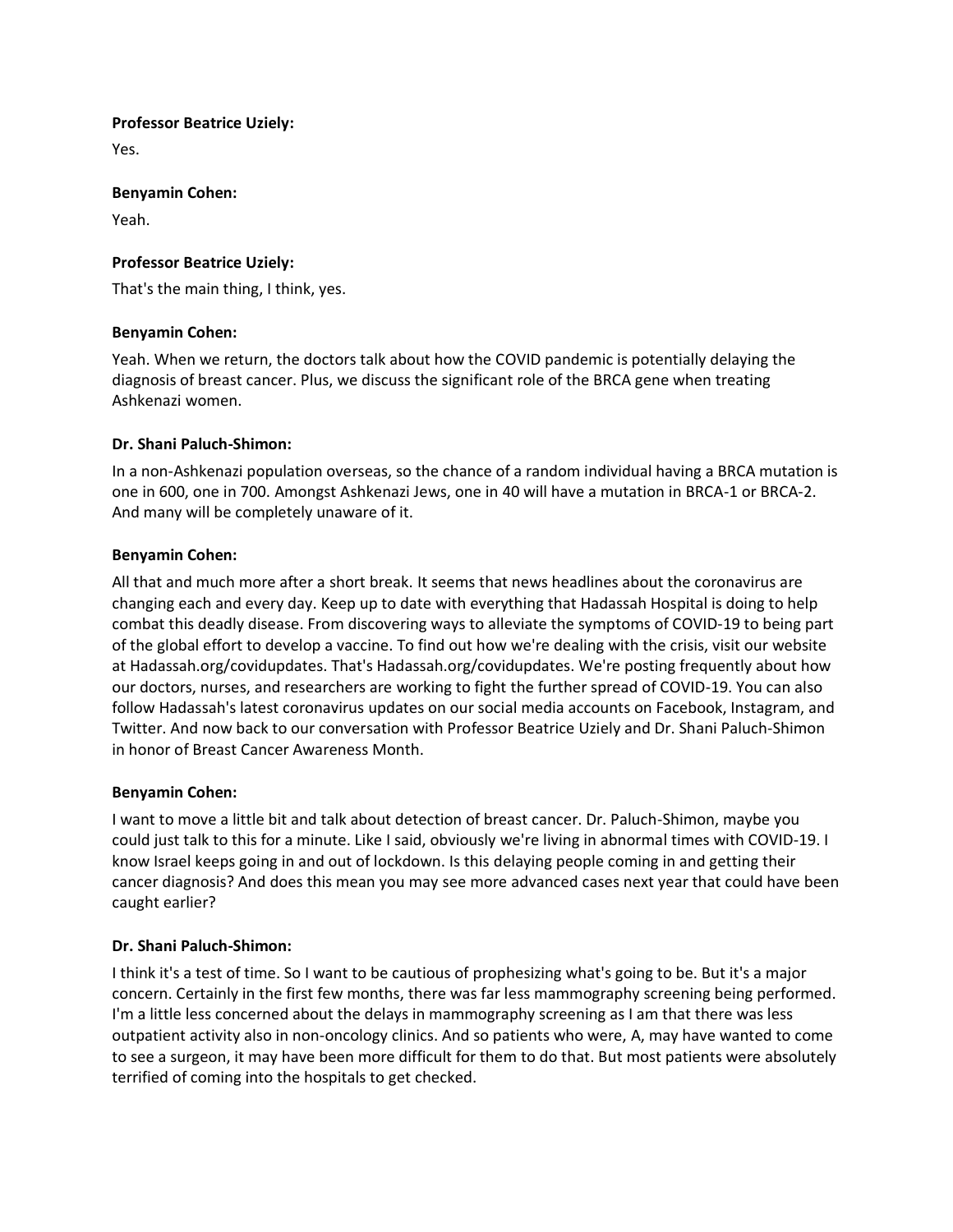## **Dr. Shani Paluch-Shimon:**

So it's very possible that we'll see some delays in diagnosis. In some cases, small delays are not going to make a big difference and in some cases, big delays can be ... Even a small delay can be a disaster. In terms of getting oncology care, the oncology departments, I have to say, were very organized very quickly and did everything they could to make sure that the patients that got the message out to the patients that the departments were safe and that they were organized and working in a format that was going to keep everybody safe during this crisis so that people could keep getting their treatment.

# **Dr. Shani Paluch-Shimon:**

Because interrupting cancer treatment is a problem. And so a lot was done to ensure continuity of care in an environment that was safe. And I think all the hospitals really went to an effort to get that message out, again through social media for patients to know that they needed to keep coming in. The other thing that was done, which has less to do with diagnosis but management was a very rapid adaption of the medical system to be able to provide telemedicine services to the patients that didn't need to come in or were too scared to come in could still have a meeting with their physician and still have that physician contact, so that if there were any issues they could still be somewhat detected and attended to.

## **Benyamin Cohen:**

Yeah. I'm sure, as you just pointed out, early detection increases a woman's chance of survival. Professor Uziely, there's probably a lot of new advances that you're working on and that you are researching. One of them I was reading about sounded fascinating about liquid biopsies. Could you talk about that and any other new advances for early detection?

## **Professor Beatrice Uziely:**

It's investigational. I'll start with that. I'm not sure if it works. It's investigational and we have study. We had a study for advanced breast cancer, locally advanced breast cancer, not metastatic. And we showed that small proteins, cell-free DNA in the blood. We can follow the treatment. That was published with Professor Yuval Dor from the Hebrew University. That's a big advantage at Hadassah that we have the medical school just across the drawer and we can do studies here and there.

## **Professor Beatrice Uziely:**

So for follow-up probably is a good idea to do it. We publish the study and we'll continue with that. Now we are doing a study, a large study taking liquid biopsies. It means just drawing a small amount of blood and trying to see if we can diagnose a tumor at least a marker or something before diagnosis in women with breast lesion. I am not saying tumor. Some of them are tumors. Some of them are just a lesion and to see if there is a marker in their blood. And I hope that next year we'll be able to tell you more about that.

## **Benyamin Cohen:**

Good. Obviously we've heard about BRCA genes has been very much ... Many people in the mainstream maybe not in the medical community know about that, whether it's because of Angelina Jolie's experience or because they've heard about it. I read that researchers at Hadassah have discovered that there's a higher propensity for Ashkenazi women, Ashkenazi Jewish women, to get breast cancer. Could one of you just help explain the differences between the BRCA gene and the BRCA gene mutation and how that's linked to cancer?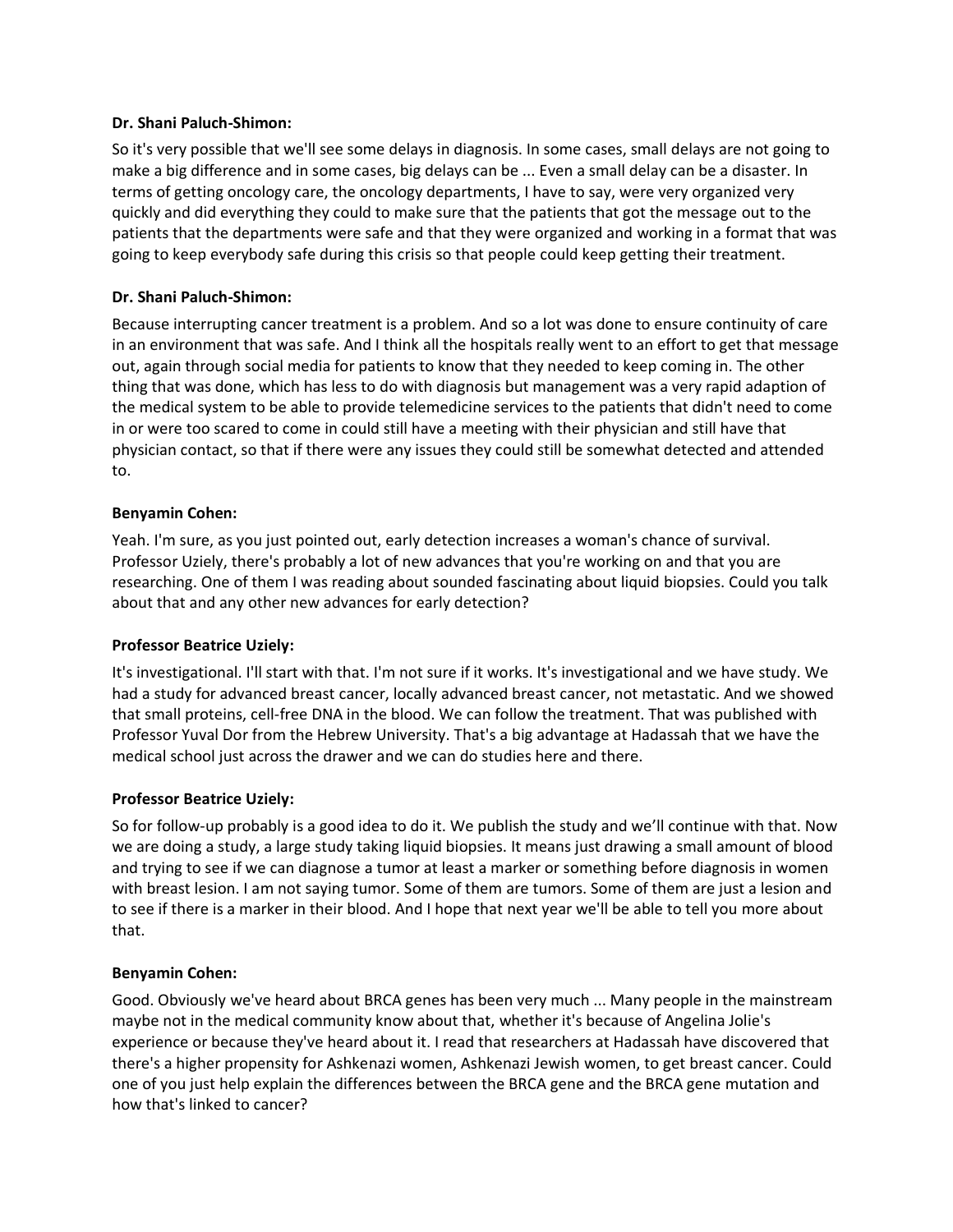## **Dr. Shani Paluch-Shimon:**

So BRCA-1 and BRCA-2 are genes that were discovered back in the mid-1990s that seemed to be directly linked with an increased risk of having a hereditary breast or ovarian cancer. And over the years our knowledge has grown. And what was very clear early on was that there are ... In a gene you can have mutations in many different places in the gene. But in the BRCA-1 and BRCA-2 there was some very specific mutations that you could find repeatedly amongst Ashkenazi Jews. A mutation that's unique to a population's called a founder mutation.

## **Dr. Shani Paluch-Shimon:**

And so what was found was that BRCA-1 and BRCA-2, there were three specific mutations that we could find more on Ashkenazi Jewish patients. In terms of prevalence in the general population, just to give you a ballpark figure, in a non-Ashkenazi population overseas, so the chance of a random individual having a BRCA mutation is one in 600, one in 700. Amongst Ashkenazi Jews, one in 40 will have a mutation in BRCA-1 or BRCA-2. And many will be completely unaware of it.

## **Dr. Shani Paluch-Shimon:**

Now, a mutation is a change in the gene that alters how that gene is translated into the protein that it needs to function as. And that thing can directly have an impact on the functioning of a cell. And that's part of what, in this particular case, leads to an increased risk of cancer. Now, we also know today that BRCA-1 and BRCA-2 are not only associated with breast and ovarian cancer, but there is an increased association with pancreatic cancer, prostate cancer, and a slight increased association with melanoma, mostly for BRCA-2, lesser for BRCA-1.

## **Dr. Shani Paluch-Shimon:**

Now, women who have a BRCA-1 mutation can have up to an 80% lifetime risk of developing breast cancer. So lifetime risk doesn't mean that's she's necessarily has an 80% chance today of getting it. But over her lifetime until she gets to the age of 80, that's a cumulative risk that builds up. BRCA-2, the risk is up to about 50, 60% of getting a breast cancer. These women also have an increased risk of between 25 to 50% of getting an ovarian cancer. The other cancers are much rarer. In both cases, we can do something if we know that somebody has a BRCA mutation.

## **Dr. Shani Paluch-Shimon:**

So a woman can be screened early for breast cancer. Some women may choose to have risk-reducing surgery, which is what Angelina Jolie brought to the headlines. And for ovarian cancer we have a pretty good idea how early ovarian cancer can appear. So in women who are BRCA-2, it usually appears from the age of 45 onwards. And for BRCA-1 from age 40 onwards. And so we can guide these women when it's worthwhile for them to have their ovaries out. And that's, for ovarian cancer, the most effective thing that we can do to reduce their risk.

## **Dr. Shani Paluch-Shimon:**

So a woman who's got a BRCA-2 mutation, it will be recommended she have her ovaries out between ages 40 to 45. And a BRCA-1 mutation carrier between 35 to 40. Again, all of this needs to be tailored to the family history. I will say that we don't know what the best thing to do is with men that carry a BRCA mutation. We know that they have a slight increased risk of prostate cancer and pancreatic cancer and even of breast cancer. But these risks are relatively low, and there's no clear guidelines yet whether these individuals need to be in a special screening program. Many centers offer PSA screening for these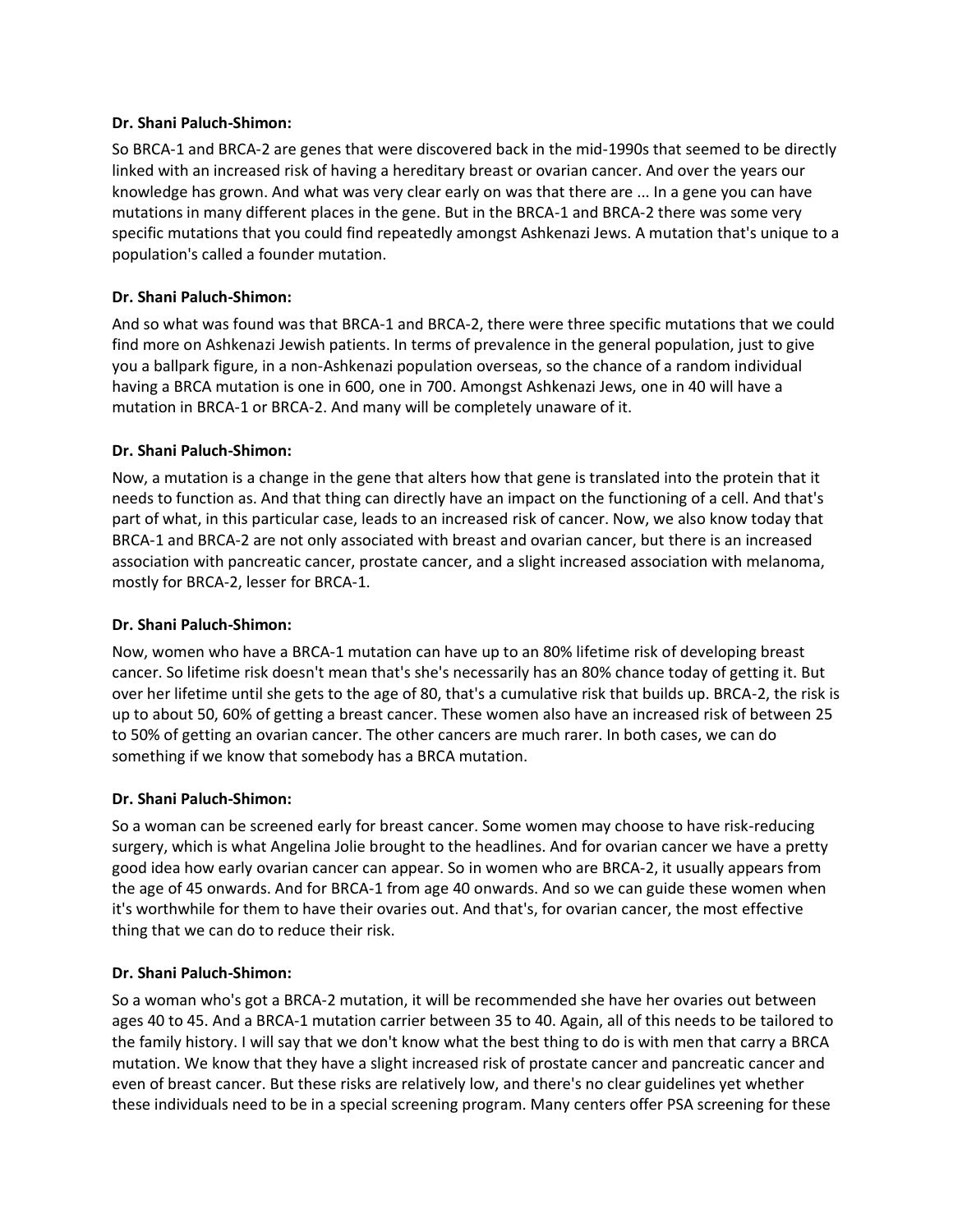men. And many centers are looking at if we can find a good screening tool for pancreatic cancer. But it's really just investigational at this point in time.

#### **Benyamin Cohen:**

So you're saying a man with a BRCA gene mutation, it may not be as risky for them to develop cancer than a woman with a BRCA gene mutation.

#### **Dr. Shani Paluch-Shimon:**

Correct.

## **Professor Beatrice Uziely:**

Yes.

## **Dr. Shani Paluch-Shimon:**

But they are at an increased risk compared to somebody without a BRCA mutation.

#### **Professor Beatrice Uziely:**

But vice versa, if a man has a breast cancer, then 50% of them will be carriers.

#### **Benyamin Cohen:**

How does a man get tested for breast cancer?

#### **Professor Beatrice Uziely:**

The same that women are tested, mammography which is very difficult. But sometimes you can do an MRI. You can do an MRI, of course, which doesn't need all the pressing and the small breast it's not a problem, and ultrasound. Usually men will come with, they will find by themselves a tumor in their breast, because it's a small breast and a small tumor – you'll recognize it.

#### **Benyamin Cohen:**

Mm-hmm (affirmative). So we've mentioned Angelina Jolie. I think both she and newscaster Jennifer Griffin have spoken of their diagnosis with triple-negative breast cancer. And that's a cancer that doesn't really respond to the same medicines that are effective for cancers that are related to hormones. So what drugs or treatments would be effective for someone like them with triple-negative breast cancer?

## **Professor Beatrice Uziely:**

Lately, I know that you asked about a new drug, which is called Trodelvy or sacituzumab.

#### **Benyamin Cohen:**

Was it approved earlier this year?

#### **Professor Beatrice Uziely:**

Yes. It was approved by the FDA. It's not approved yet in Israel. But we can treat people in Israel if they have a private insurance. It's not very easy to get it. But we have at Hadassah already two patients being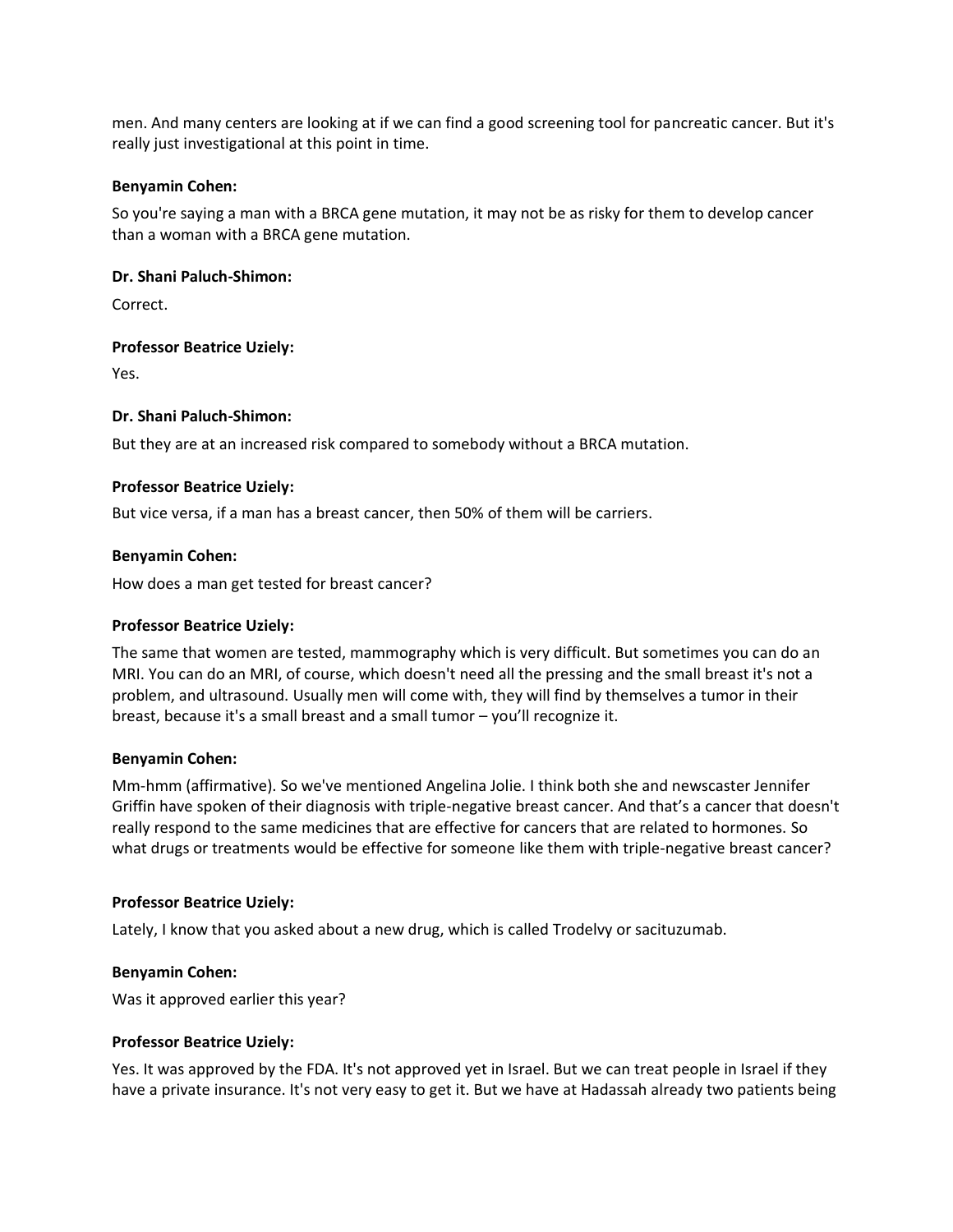treated with that drug. It sounds to be really remarkable and a very good one. It's an antibody against receptors which is on 90% of tumor cells, so you don't need to stain, special staining for it. And with the chemotherapy attached to it like the same chemotherapy, which is attached to a special drug, again, to positive SN-38 it's called. So it's attached to the cell, a tumor cell and will destroy the cell by that chemotherapy.

## **Benyamin Cohen:**

Mm-hmm (affirmative). So you're seeing some success with it?

#### **Professor Beatrice Uziely:**

Yes. In triple negative, that's really terrific and something new.

#### **Benyamin Cohen:**

Yeah. Well, it's all good. It's always good to have new tools in the toolbox.

#### **Professor Beatrice Uziely:**

It's always good to have good new things. Sometimes new things are not, but this is really promising.

#### **Benyamin Cohen:**

When we return, the doctors discuss the unique challenges faced by young women with breast cancer, including issues about fertility preservation. Plus, is there anything people can do to help prevent breast cancer?

#### **Professor Beatrice Uziely:**

Yes. Every patient of mine, they hear me saying, "You have to lose weight and you have to ... Even if you don't have to lose weight, you have to exercise."

## **Benyamin Cohen:**

All that and much more after a short break.

#### **Dina Kraft:**

I'm Dina Kraft, the host of a podcast called "The Branch," which tells the stories of relationships between everyday Israelis and Palestinians, Jews, and Arabs. Amid conflict, entangled histories, stories of human connections and friendships can get lost. The mission of this podcast is to find them and bring them to you. In this season, I talk to artists, midwives, soccer teammates and environmentalists. All of them and many others, too, who work together in spite of the barriers between them. "The Branch" brings you stories of real people forging strong connections and having important conversations, even when it's complicated. Brought to you be Hadassah. Find us anywhere you listen to your podcasts or Hadassah.org/thebranch.

And now back to our conversation with Professor Beatrice Uziely and Dr. Shani Paluch-Shimon.

## **Benyamin Cohen:**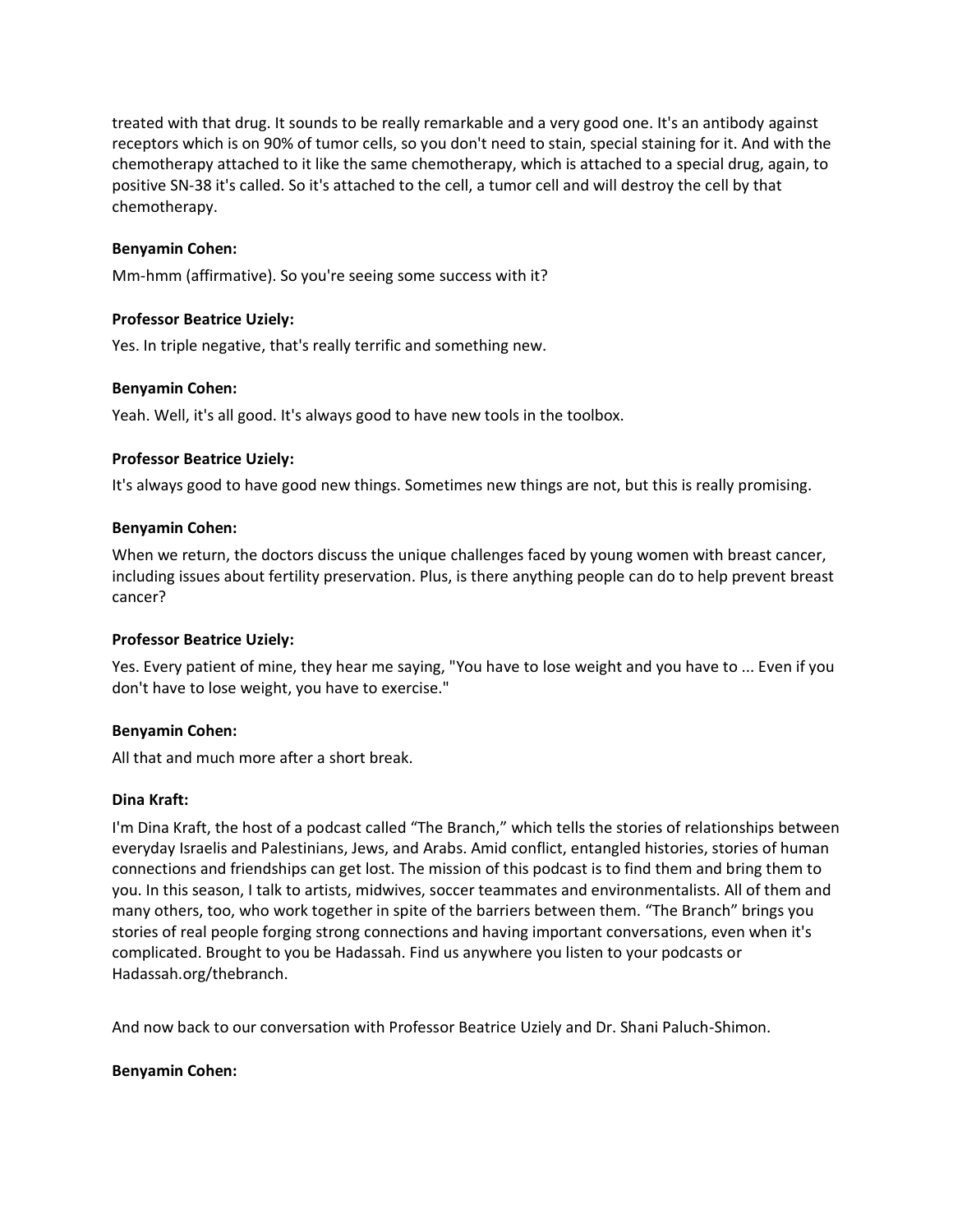Dr. Paluch-Shimon, I know we've talked about how you specialize in breast cancer in younger women and I just wanted to ask you some follow-ups to that. When I was in my 20s, a friend of mine got breast cancer. All of us in our little friend group, none of us had ever heard of breast cancer at such a young age. And I'm sure there are some unique challenges for women who are coping with breast cancer. Not necessarily physical issues, but body image issues or feeling different, feelings of isolation, maybe financial issues, thoughts about fertility issues. How do you work with a patient to overcome some of those hurdles with a young patient?

# **Dr. Shani Paluch-Shimon:**

I think the foundation of any care in breast cancer is what we call multidisciplinary care, which is lots of disciplines coming together to give optimal care. And I think in the young woman multidisciplinary types are a new meaning. So it sort of expands even further. And so I think doctors that are experienced with creating breast cancer, typically young women are aware that there are a lot of things that we need to take care of and we need to take care of them early, including the issue of the genetics – because it may impact the choices the woman makes in terms of surgery and the treatment choices and the fertility issue.

# **Dr. Shani Paluch-Shimon:**

There's been a lot of research done that shows that women who are very concerned about their fertility or any damage to their fertility from their breast cancer treatment or any perceived damage that they think might happen from their treatment are less likely to adhere to oncology care and to comply. So it's really important that we address their issues. So any new woman will be referred almost immediately for fertility preservation. They will all be offered and highly recommended to have early genetic testing done.

# **Dr. Shani Paluch-Shimon:**

We also know that the earlier the genetic testing is done in the whole workup process, the more likely the woman is to integrate that knowledge into her decision-making choices. And, of course, the aspect of making sure these women have adequate psychological care is really critical. So one of the things that we're going to be doing now, it will hopefully start in the coming months at Hadassah, is a model where we have what's called a patient navigator or a case manager.

# **Dr. Shani Paluch-Shimon**:

It's a unique model that I've done before in my young women services and hasn't been done a lot yet in Israel. But basically there's going to be an individual whose job it is, is the minute we know about a young woman in a system, so if we get a call from breast imaging, we have a 30-year-old lady here. That young woman's patient navigator will go down, meet the woman, and also help walk her through the process. So younger people are also less familiar with the medical system, so when you're young you go to the gynecologist. You go to your obstetrician. You go to the pediatrician if you have children.

# **Dr. Shani Paluch-Shimon:**

You don't really work much with hospitals. And so the patient navigator is dedicated to helping these women get everything organized in a very distressing period of time and literally holds their hand and walks them through the whole process. She also helps prepare these young women for their meeting with the oncologist. She makes sure that the fertility preservation, genetic testing, and everything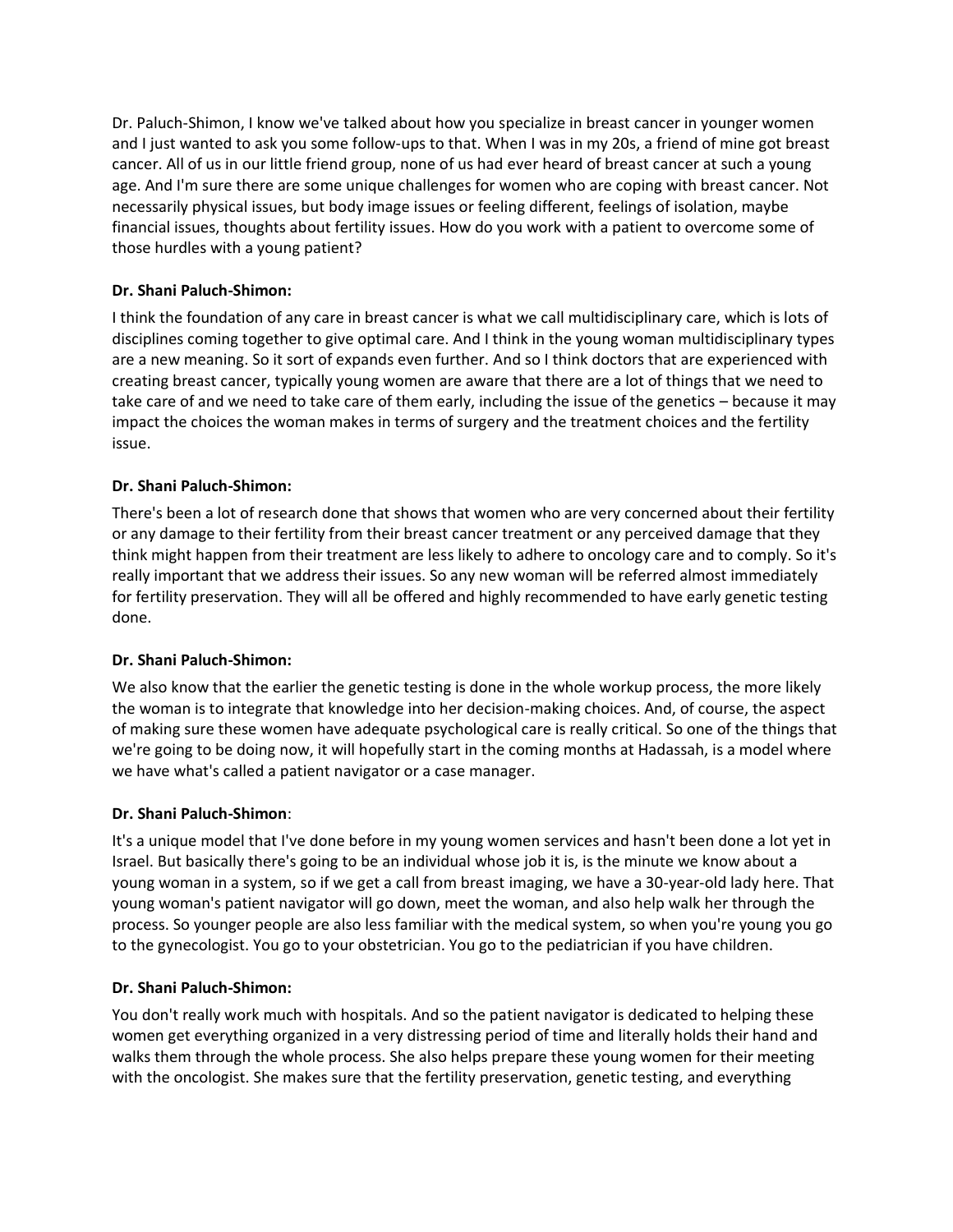around it will be coordinated quickly and also help red flag for us which of the young women need psychosocial intervention early on –like who is more distressed, who's having more difficulties coping?

# **Dr. Shani Paluch-Shimon:**

And then each young woman will have different needs depending on the stage she's at in life. So a young woman who is single is obviously going to face very different concerns to a young woman who has just gotten married and wants to have a child immediately and is going to face different issues to a young woman who's trying to juggle three young children at home while she's having chemotherapy. And then we have to remember we also have young women who are caring for older sick parents.

# **Dr. Shani Paluch-Shimon:**

We sometimes forget that as well. So there's a whole spectrum of issues. And the young woman's coordinator helps us be more effective at identifying the multitude of issues that are needed. And the other thing is that people who are experienced at treating young women with breast cancer like the team here is, is in the follow-up sessions, addressing the issues. Body image is a big issue. Sexuality and sexual functioning's a big issue. It's something people are embarrassed to talk about.

# **Dr. Shani Paluch-Shimon:**

Doctors are embarrassed to ask about it, and patients are embarrassed to report it. And the thing is, if we don't ask and they don't tell us, we don't know and then we can't help. And all these things can actually be helped. And there are experts – specifically leading experts at Hadassah in these areas of sexual functioning and menopausal symptoms – that can really help these young women and also the older women who are treated for breast cancer and who might suffer from similar complaints to help improve their quality of life.

## **Benyamin Cohen:**

This brings up something, Dr. Paluch-Shimon that you talked about, a concept called fertility preservation. And I'm guessing, and hopefully you can explain a little more, it has to do with younger women who are diagnosed with breast cancer who are concerned about being able to have children after, let's say, a chemo treatment. So what is it that you as a doctor can do to help preserve their eggs or their ability to conceive?

## **Dr. Shani Paluch-Shimon:**

We know that cancer treatments can cause damage to a woman's fertility. It doesn't always, and it's not always irreversible but we don't know in whom that's going to be the case. We recommend that women not get pregnant for the first few years after their breast cancer diagnosis. And as we all know, women's fertility decreases with time. So even if it's not the treatment that's caused damage, sometimes just the waiting, a woman's fertility at 35 is not what it is at 38. Fertility preservation is a process in which women can have eggs retrieved and then frozen. Either their eggs can be frozen or they can have embryos made and the embryos are frozen.

## Dr. Shani Paluch-Shimon:

And the other thing that can be done, which was actually pioneered in Israel, and Hadassah was one of the first hospitals in Israel to do this as well, is they can actually take out a piece of ovarian tissue and freeze it and it can be re-implanted back into the woman after several years. And eggs can be retrieved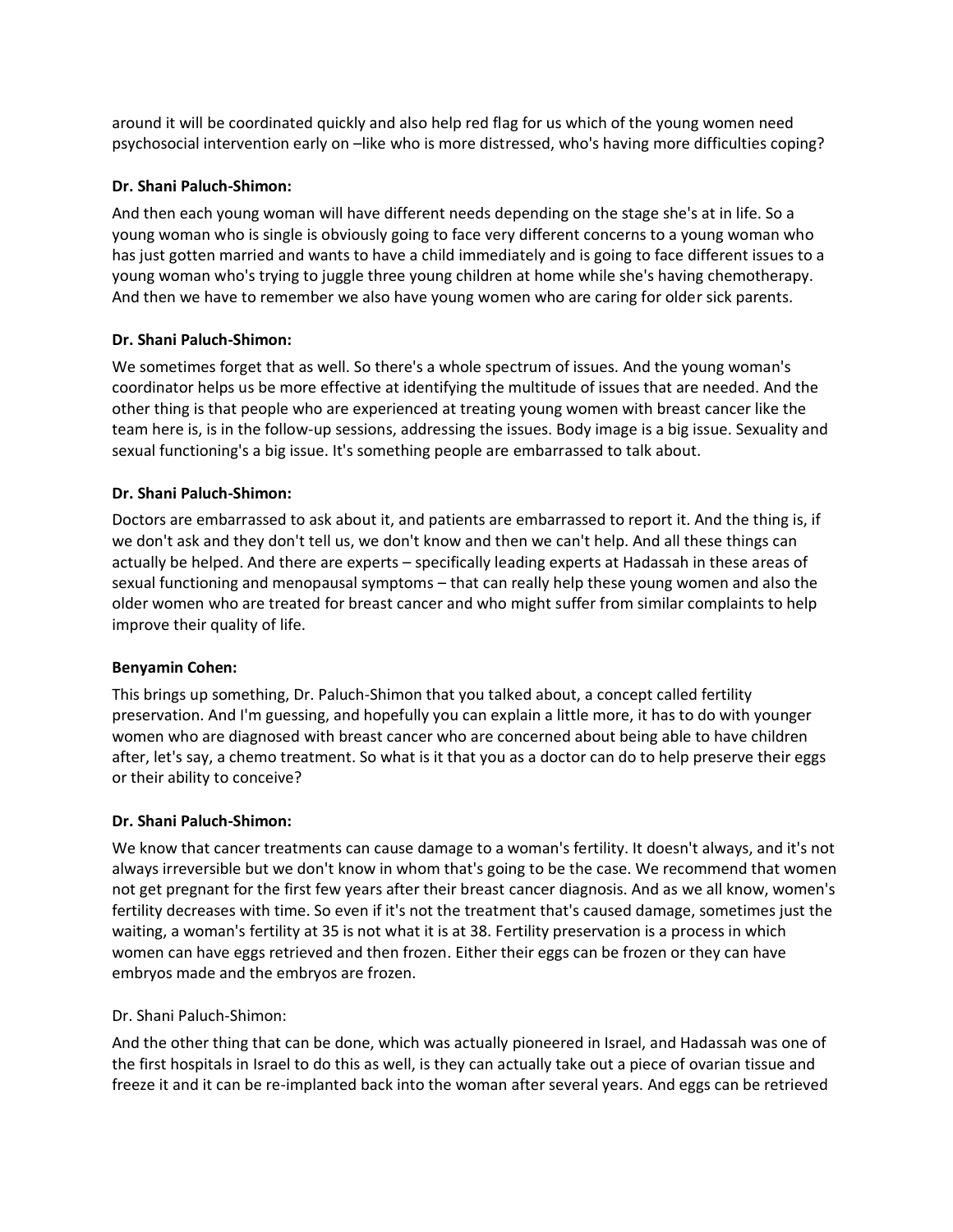from there. And that little bit of ovarian tissue can actually return hormonal functioning for a woman. So we have a lot of options today. And of course we have all the expertise we need here.

#### **Dr. Shani Paluch-Shimon:**

There are experts who are usually experts in IVF but who had sub-subspecialized in the area of fertility preservation for patients with cancer. I think today, a woman who's had breast cancer, if she wants to have a child, she can go on and have a child. And I think that's great news for our patients.

#### **Benyamin Cohen:**

I have a few more questions before we wrap up. I know with skin cancer there are things you can do to help prevent skin cancer, don't lay out in the sun, lung cancer, don't smoke. Is there anything that can be done to reduce the risk of breast cancer? Or is it just purely genetics?

#### **Professor Beatrice Uziely:**

No, it's not purely genetics. No, genetics is what? 10% at the most? Most of the things we don't know. But saying that, exercise, yes. Shani doesn't like what I'm saying. But exercise-

#### **Dr. Shani Paluch-Shimon:**

No, I agree with you.

#### **Professor Beatrice Uziely:**

Exercise. Exercise. Exercise.

#### **Dr. Shani Paluch-Shimon:**

I'm nodding in agreement.

## **Professor Beatrice Uziely:**

Yes, okay. Exercise and having a body mass index which is in the normal range. It helps a lot.

#### **Dr. Shani Paluch-Shimon:**

I'll add to that, that in 2030 the leading cause of cancer in Western countries will be obesity, not smoking. So that's a really important message for countries where there is an obesity epidemic.

#### **Benyamin Cohen:**

And cancers of all type?

#### **Dr. Shani Paluch-Shimon:**

Cancers of all type, including breast cancer. But cancers of all type. Obesity will be the leading cause of cancer.

#### **Professor Beatrice Uziely:**

Yes. No question about it. So everybody is laughing, but every patient of mine, they hear me saying, "You have to lose weight and you have to" ... Even if you don't have to lose weight you have to exercise.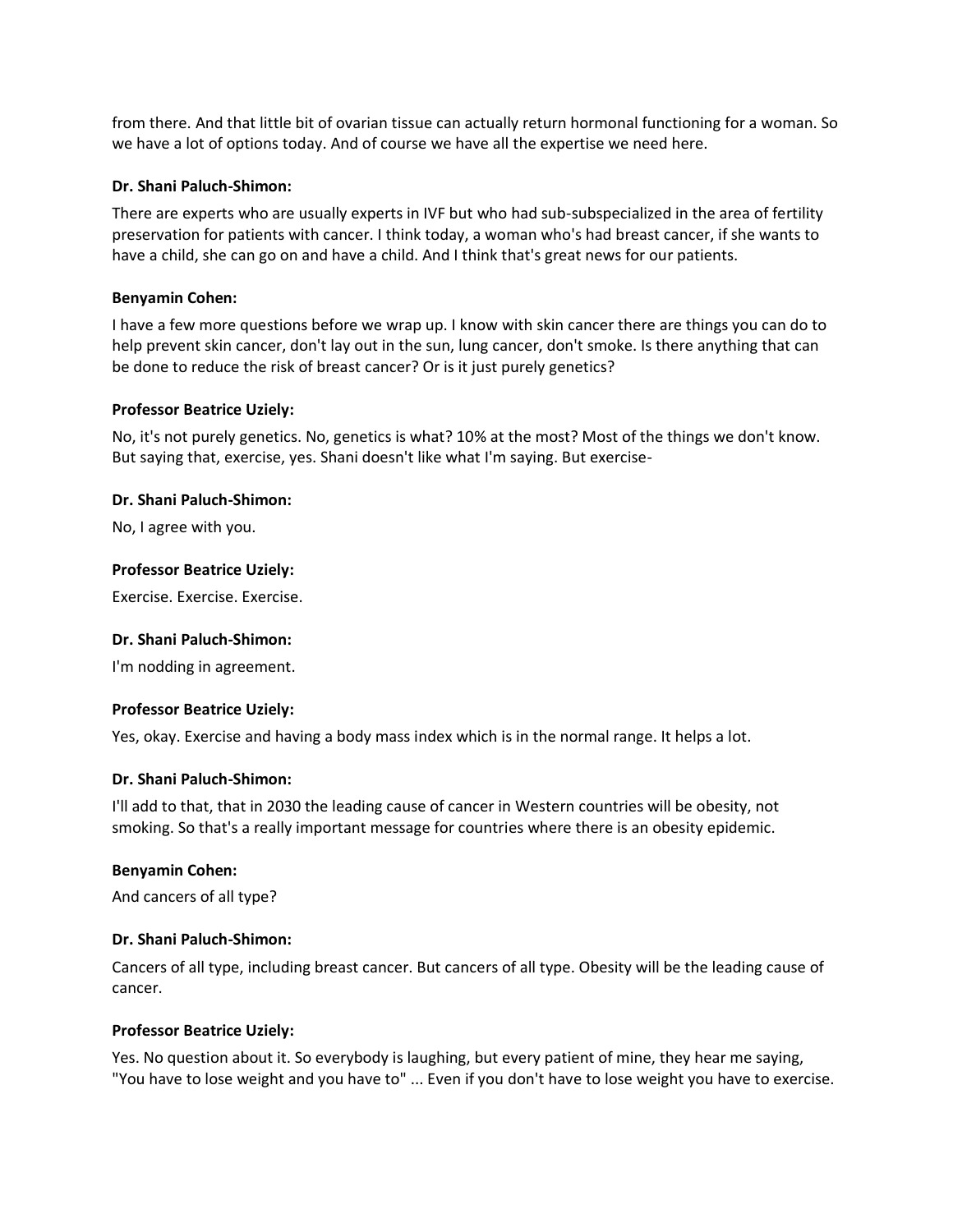#### **Benyamin Cohen:**

So I know a couple more questions here where I want to talk about just the breast cancer department at Hadassah. I know it's growing. And I know I think you're building a new, a new, a new building.

#### **Professor Beatrice Uziely:**

We are in the process.

## **Dr. Shani Paluch-Shimon:**

I think I'd probably start off by saying that Hadassah has a very strong legacy of outstanding breast cancer care. And this has been entrenched here for, several decades already that Hadassah has always had top leading breast cancer experts and breast cancer researchers. And I think the decision now by the Hadassah management is to just give a further push and have a formal breast oncology unit.

#### **Dr. Shani Paluch-Shimon:**

And also, they've also just recruited some fabulous additional breast cancer surgeons. And at the moment, there's a process of building a dedicated comprehensive breast care center. I think further down the track, there is also a plan to have a new oncology hospital, a large beautiful oncology center to give patients the facilities that they deserve.

#### **Dr. Shani Paluch-Shimon:**

But in the short term, hopefully within a year, we're going to be able to have the first step of this which will be a comprehensive breast cancer breast care center that gives comprehensive care for women to answer all their needs. So it's really largely drawing on all the resources that actually, probably most of which exist here already, and drawing them together and streamlining them. And then taking all of that to also do more research then what's already been done and try and give our patients an even better service and do better research to help them also have a better outcome in the long term so that we can provide better care.

## **Benyamin Cohen:**

I like to end all my interviews with this question, and this is for both of you, so feel free. Is there anything I did not ask you that I should have asked you?

## **Dr. Shani Paluch-Shimon:**

I'll just add one thing. I don't think you missed anything, from my perspective. But often people hear cancer and they're terrified. So it's just really important for the listeners to hear that cancer, and specifically we're talking about breast cancer, especially when it's detected early we have great treatments available today, and the cure rates are high, and people shouldn't be scared to go and get checked, even now during corona. Woman should go and get checked, and women should take care of their health, because women generally are busy taking care of their husbands and their children's health.

#### **Dr. Shani Paluch-Shimon:**